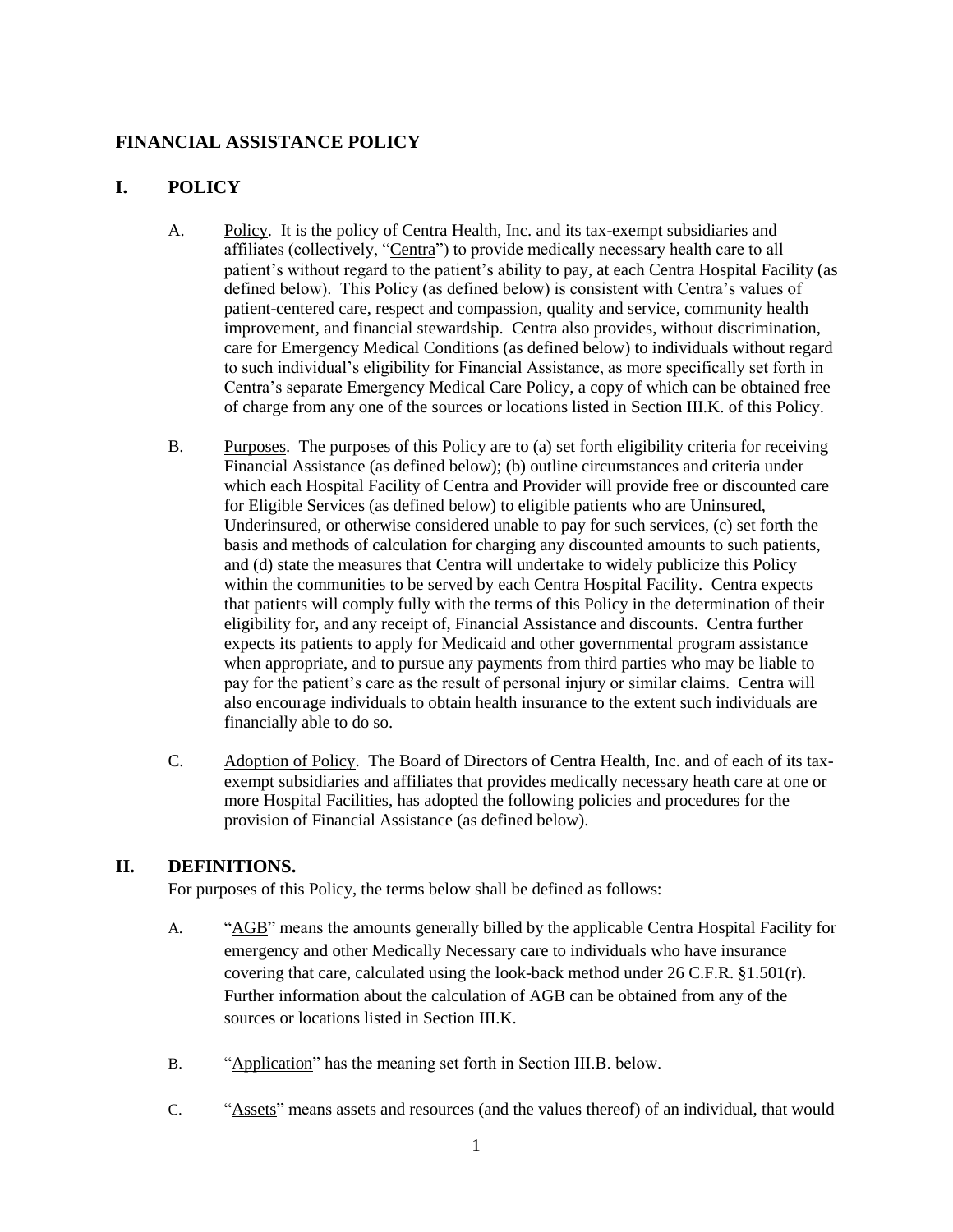be taken into account and valued by the Virginia Department of Social Services' in determining eligibility for the Medicaid and Family Access to Medical Insurance Security (FAMIS) programs, specifically excluding such individual's (a) primary personal residence (including up to three (3) acres of land on which the residence is located, with exceptions based on management approval), (b) an amount up to, but not to exceed, three (3) times the individual's gross annual income held in one or more retirement plans (which shall include, without limitation, an individual retirement account (traditional or Roth), profit-sharing plan, defined benefit pension plan, 401(k) plan, 403(b) plan, nonqualified deferred compensation plan, money purchase pension plan, or other retirement plan equivalent to any of the foregoing), (c) one motor vehicle not to exceed a net value of \$10,000, (d) burial space or plot, funds or prepaid burial contracts, and (e) household goods and personal effects.

- D. "Centra" has the meaning set forth in Section I.A. above.
- E. "CMO" means the Chief Medical Officer of Centra.
- F. "Eligible Services" means the services (and any related products) provided by a Centra Hospital Facility and/or Provider that are eligible for Financial Assistance under this Policy, which shall include: (1) emergency medical services provided in an emergency room setting, (2) non-elective medical services provided in response to life-threatening circumstances that are other than emergency medical services in an emergency room setting, and (3) Medically Necessary Services.
- G. "Emergency Medical Conditions" has the same meaning as such term is defined in section 1867 of the Social Security Act, as amended (42 U.S.C. 1395dd).
- H. "Family Member" means a member of a group of two (2) or more individuals who reside together and who are related by birth, marriage, or adoption, including, without limitation, any individual claimed as a dependent by any such individual on his or her federal income tax return.
- I. "Family Income" means the gross income of an individual and all of his or her Family Members, including, without limitation, compensation for services (wages, salaries, commissions, etc.), interest, dividends, royalties, capital gains, annuities, pension, retirement income, Social Security, public or government assistance, rents, alimony, child support, business income, income from estates or trusts, survivor benefits, scholarships or other educational assistance, annuity payments, payments under or from a reverse mortgage, fees, income from life insurance or endowment contracts, and any other gross income or remuneration, from whatever source derived, all on a pre-tax basis.
- J. "Federal Poverty Guidelines" means the poverty guidelines updated annually in the Federal Register by the U.S. Department of Health and Human Services in effect at the time of such determination.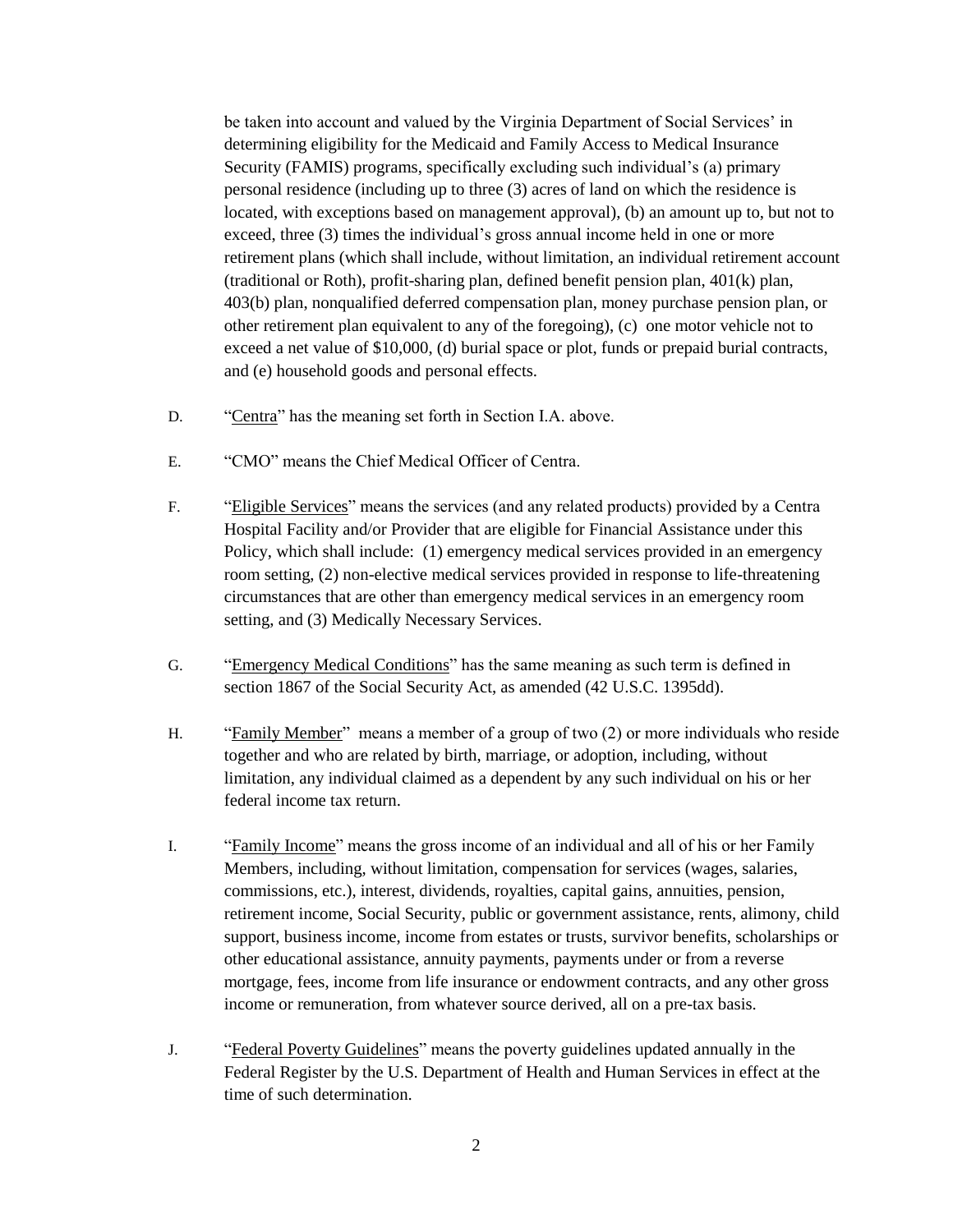- K. "Financial Assistance" means any financial assistance in the form of free or discounted care granted to an eligible individual pursuant to this Policy.
- L. "Hospital Facility" means a facility (whether operated directly or through a joint venture arrangement) that is required by the Commonwealth of Virginia to be licensed, registered, or similarly recognized as a hospital. "Hospital Facilities" means collectively, more than one Hospital Facility.
- M. "Medically Indigent" means an Uninsured or Underinsured patient of a Centra Hospital Facility who (1) after payment by all third-party payers, is financially obligated to Centra for an amount in excess of twenty-five percent (25%) of such patient's yearly gross income and (2) has Assets, the total value of which is less than the amount of "Allowable Assets" for such patient as determined and set forth in Schedule A attached to and made a part of this Policy, as amended from time to time.
- N. "Medically Necessary" shall have the same meaning as such term is defined for Medicare (services or items reasonable and necessary for the diagnosis or treatment of illness or injury), or for disputed or less clear cases referred to the CMO or designee to render a decision.
- O. "Out-of-Network" means any case in which a non-governmental insurance carrier, third party administrator, or plan reduces or eliminates coverage or the provision of benefits for care provided to a patient by a Centra Hospital Facility and/or Provider, because the Centra Hospital Facility and/or Provider is not a designated facility or provider or is not part of the insurance carrier's, TPA's, or plan's network of or designated facilities and/or providers.
- P. "Policy" means this "Charity Care Financial Assistance Policy" of Centra, as amended from time to time.
- Q. "Provider" means a Centra employed physician or advanced clinical practitioner.
- R. "Uninsured" means a patient of a Centra Hospital Facility or Provider who has no level of insurance, third party assistance, medical savings account, or claims against one or more third parties covered by insurance, to pay or assist with such individual's payment obligations for the provision of Eligible Services. A patient with Out-of-Network coverage is not considered Uninsured for purposes of this Policy.
- S. "Underinsured" means a patient of a Centra Hospital Facility or Provider who has some level of insurance, third party assistance, medical savings account, or claims against one or more third parties covered by insurance, to pay or assist with such individual's payment obligations for the provision of Eligible Services, but who nevertheless remains obligated to pay out-of-pocket expenses for the provision of Eligible Services that exceed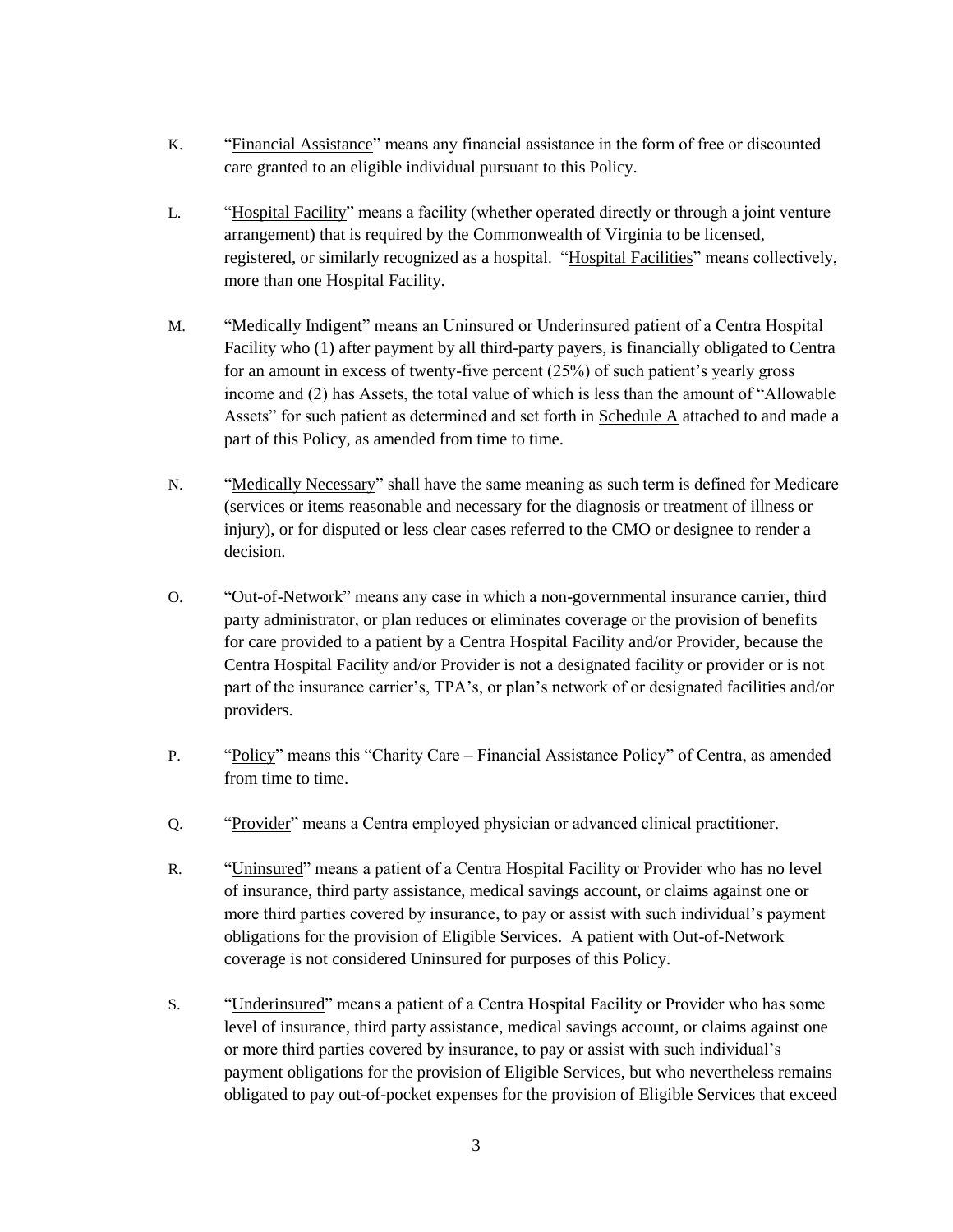such individual's financial abilities. A patient with Out-of-Network coverage may be considered Underinsured for purposes of this Policy and may be eligible for Financial Assistance.

## **III. PROCEDURES**

- A. Eligibility. Upon a determination of financial need and eligibility in accordance with this Policy, Centra will provide Financial Assistance for Eligible Services to or for Uninsured patients, Underinsured patients, patients who are ineligible for public or government assistance, or who are otherwise unable to pay for Eligible Services. The provision of Financial Assistance pursuant to this Policy shall be based on a determination of financial need for each individual, regardless of race, sex, age, disability, national origin or religion, or other legally protected class.
- B. Application for Financial Assistance. Except as otherwise provided in this Policy, Centra will review all information requested and set forth in an application for Financial Assistance (a copy of which can be obtained free of charge from any one of the sources or locations listed in Section III.K. below of this Policy), as amended from time to time, and in any and all documentation therein requested and provided (the application and such documentation, collectively, an "Application"), as well as any one or more items of the following information, in determining whether an individual will be eligible for and receive Financial Assistance:
	- 1. external publically available data that provides information about an individual's ability to pay (e.g., credit reports, scores, or ratings; Federal Poverty Guidelines, Virginia Uninsured Patient Discount Act, relevant published federal or state guidelines, bankruptcy filings or orders);
	- 2. information relating to such individual's participation or enrollment in, or receipt of benefits from or as part of, (a) any state or federal assistance program enrollment (e.g., Supplemental Security Income, Medicaid, Food Stamps/SNAP, Women, Infants, and Children (WIC) programs, AFDC, Children's Health Insurance Program (CHIP), low-income housing, disability benefits, unemployment compensation, subsidized school lunch, Healthy Community Access Program (HCAP)) or (b) any free clinic, indigent health access programs, or Federally Qualified Health Center (FQHC) (including, without limitation, The Free Clinic of Central Virginia and the Johnson Health Center);
	- 3. information substantiating the assets owned or held by the individual and liabilities or other obligations of the individual;
	- 4. information substantiating that such individual is or has been homeless, disabled, declared mentally incompetent or otherwise incapacitated, so as to adversely affect such individual's financial ability to pay; and/or
	- 5. information substantiating that such individual has sought or is seeking benefits from all other available funding sources for which the individual is eligible, including insurance, Medicaid or other state or federal programs.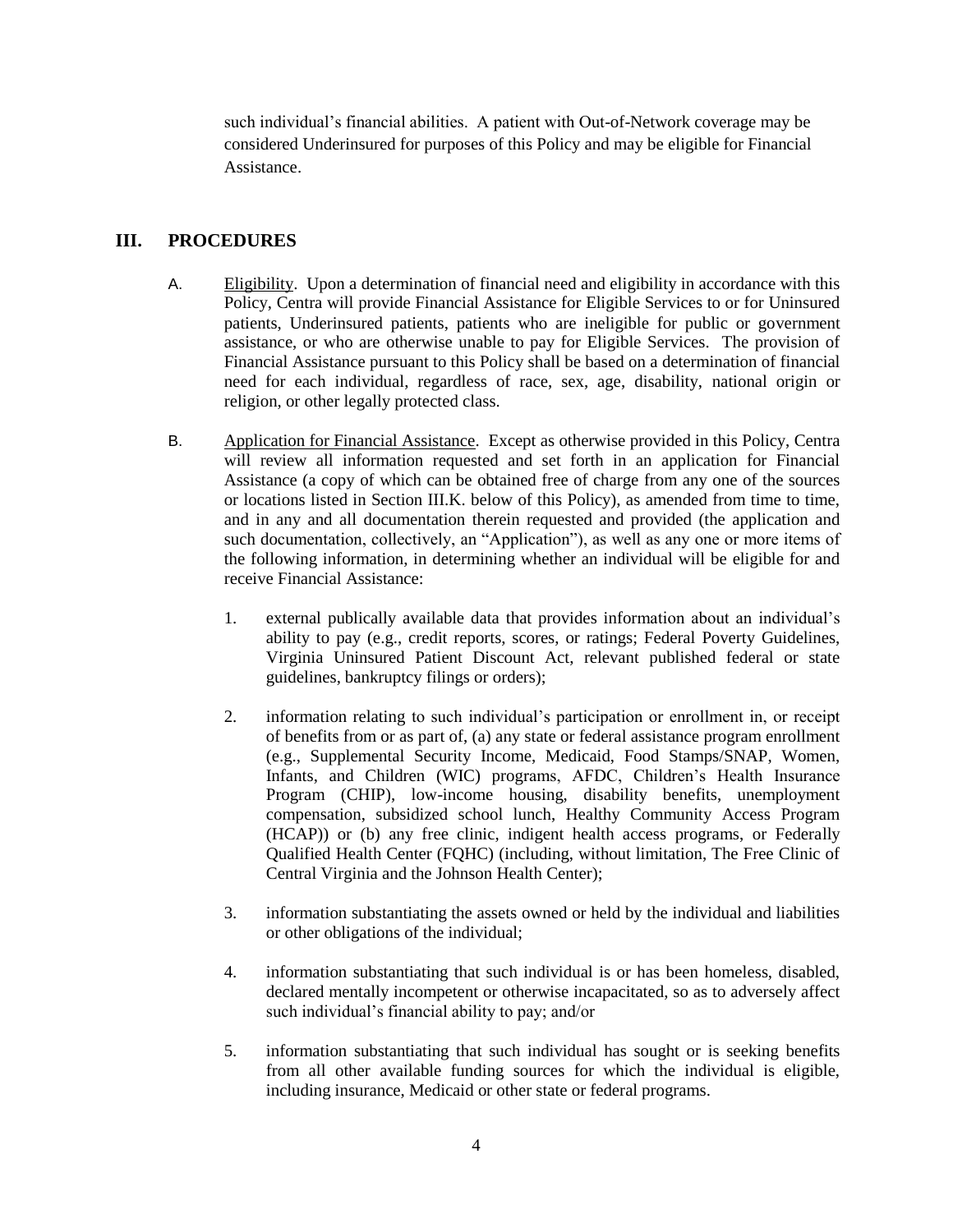It is preferred, but not required, that an individual request Financial Assistance prior to Eligible Services being provided. Any Application may be submitted prior to, upon receipt of Eligible Services, or during the billing and collection process. The information that an individual requesting Financial Assistance has provided will be re-evaluated, verified, and required to be updated at each subsequent time Eligible Services are provided that is more than one (1) year after the time such information was previously provided. If such information does change or additional information is discovered relevant to the patient's eligibility for Financial Assistance, it is the patient's responsibility to notify Centra of the updated or additional information by notifying Centra Customer Service at (434) 200-3777. Applications will be made available, free of charge, at any Centra registration office, Patient Accounting customer service, or on-line, including the sources or locations set forth in Section III.K. below. Completed applications can be returned to any Centra registration office, Patient Accounting, Customer Service, or physician office front desk. Requests for Financial Assistance will be processed promptly, and Centra will make all reasonable efforts to provide written notification to the patient or applicant of its determination within thirty (30) days after Centra's receipt of a completed Application and submission of all information required therein. Such notification may be in the form of a billing statement which shows the amount of Financial Assistance applied to the patient's account(s), and if the patient is granted 100% Financial assistance, written notice will be sent in the form of a letter delivered to the patient and any guarantor of payment.

In cases where a patient is unable to provide any requested information as part of the Application process, Centra may accept the following as verification of such information:

- i. the patient's or applicant's written explanation of why the requested information cannot be provided; and
- ii. a statement of the patient or applicant of the information requested, signed by the patient or applicant which attests to the accuracy and completeness of the information provided therein.

Assistance in completing an Application can be obtained by contacting Centra Customer Service at (434) 200-3777.

Centra may deny or reject any Application and/or may reverse any previously provided discounts or Financial Assistance, if it determines in good faith, that information previously provided to it was intentionally false or misleading. Moreover, Centra may decide to pursue any and all legal remedies or actions, including criminal charges, against any person who it determines in good faith knowingly misrepresented their financial condition (including, without limitation, the amount or value of Family Income and/or Assets), including any persons who accept Financial Assistance after an improvement to their financial condition occurs that was not made known to Centra.

C. Presumptive Financial Assistance. In some cases a patient or applicant may appear eligible for Financial Assistance, but has not provided all requested information. In such cases, a customer service representative or authorized Centra staff member may complete the Application on the patient's behalf and research evidence of eligibility for Financial Assistance from available outside sources to determine the patient's estimated income and potential discount amounts. As a result of such information, the patient may be eligible for discounts of up to 100% of the amounts that the patient is obligated to pay to Centra for such individual's Eligible Services. In such circumstances, in order for a patient to be presumed eligible to receive Financial Assistance for Eligible Services, the patient must meet one or more of the following criteria: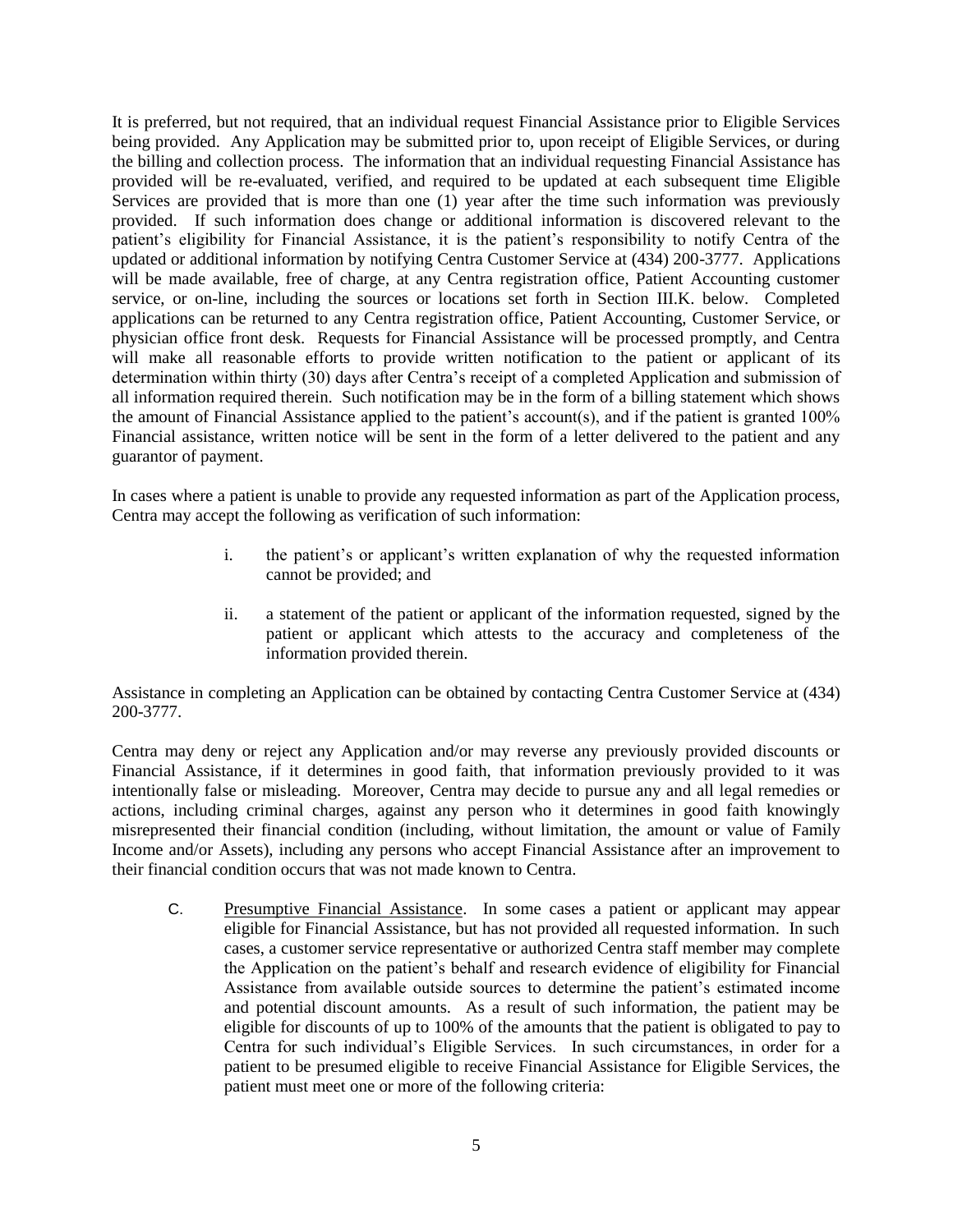- 1. participation or enrollment in or receipt of benefits from a state or federal assistance program such as Medicaid, SSI, Food Stamps, WIC, disability, unemployment compensation, subsidized or free school lunch;
- 2. residence in low income or subsidized housing;
- 3. unfavorable credit history, based on the patient's credit report (high risk, low medical score, delinquent accounts);
- 4. homeless or received care from a homeless shelter, free clinic, indigent health access program, or Federally Qualified Health Center (FQHC) (including, without limitation, The Free Clinic of Central Virginia and the Johnson Health Center);
- 5. mentally incompetent as declared by a court or licensed professional; and
- 6. deceased with no known estate.
- D. Eligibility Criteria and Amounts Charged to Patients. Patients who are determined to be eligible, shall receive Financial Assistance in accordance with such individual's financial need, as determined by referring to the Federal Poverty Guidelines.
	- 1. Notwithstanding anything in this Policy to the contrary, no patient who is eligible to receive Financial Assistance for Eligible Services will be charged more than AGB for emergency or other Medically Necessary care.
	- 2. The basis for determining and calculating the amounts that Centra will bill an Uninsured patient who is eligible for Financial Assistance is as follows:
		- a. Any Uninsured patient eligible for Financial Assistance will first receive the AGB discount as set forth on **Schedule A** attached hereto and made a part hereof, as amended from time to time.
		- b. Any Uninsured or Underinsured patient eligible for Financial Assistance and whose yearly Family Income is more than 200% but not more than 400% of the Federal Poverty Guidelines shall receive a discount as determined in accordance with **Schedule A** attached to and made a part of his Policy, as amended from time to time.
		- c. All Uninsured or Underinsured patients eligible for Financial Assistance whose yearly Family Income is equal to 200% or less of the Federal Poverty Guidelines will receive a discount of 100% of their remaining account balance.
		- d. A Medically Indigent patient who is eligible for Financial Assistance shall receive a discount determined in accordance with the appropriate column designated as the "Hospital Discount Schedule" set forth in **Schedule A** attached to and made a part of this Policy, as amended from time to time.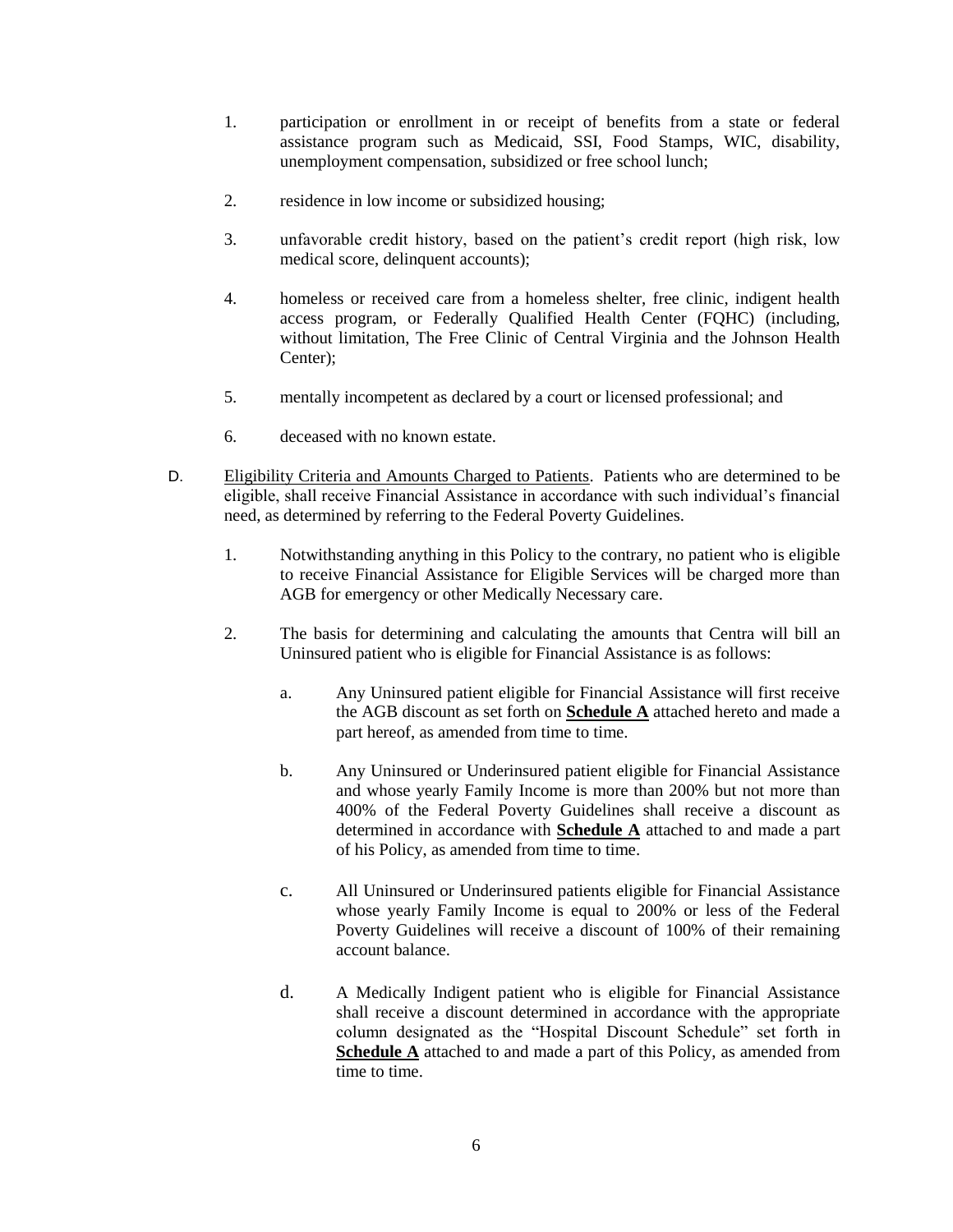- e. Uninsured patients who would otherwise qualify for third party insurance through the Federal Insurance Exchange, but fail to enroll therein after one enrollment grace period, are not eligible for Financial Assistance hereunder, Centra will inform and notify any such patients who apply for Financial Assistance hereunder but who are ineligible due to their failure to enroll in the Federal Insurance Exchange of this requirement.
- E. Other Patient Discounts. Patients who are determined to be ineligible for Financial Assistance under this Policy may receive discounts off total charges to the patient (which shall not exceed AGB). Such discounts shall not be considered Financial Assistance under this Policy and are not subject to aforementioned Application and approval procedures. Such discounts will be applied at time of billing by Centra's information systems. Any patient payments for services covered any such discount program under this paragraph that are collected in advance of a determination of eligibility for Financial Assistance, shall not be refunded.

.

- 1. Uninsured patients are automatically eligible for the discount shown on **Schedule A** attached hereto and made a part hereof (as amended from time to time) under the heading "Uninsured Discount" off total charges to the Uninsured patient (such charges not to exceed AGB).
- 2. A ten percent (10%) prompt pay discount for payments made within five (5) days of the date services are rendered.
- F. Excluded Services. The following healthcare services are not eligible for Financial Assistance under this Policy:
	- 1. Purchases from Centra retail operations, including, without limitation, gift shops, retail pharmacy, durable medical equipment, cafeteria purchases;
	- 2. Services provided by non-Centra entities or non-Centra employed physicians;
	- 3. Elective procedures or treatments that are not Medically Necessary, including, without limitation, cosmetic surgery, bariatric surgery, venous ablation.
- G. Communication of Information About the Policy to Patients and the Public. For each of its Hospital Facilities, Centra will take measures to inform and notify such Hospital Facility's patients and visitors and the residents of the community served by such Hospital Facility (in particular, those who are most likely to require Financial Assistance), of this Policy in a manner that, at a minimum, will notify the listener or reader that the Hospital Facility offers Financial Assistance and informs him or her about how and where to obtain more information about this Policy. Such measures shall include, without limitation, the following:
	- 1. Each Centra Hospital Facility shall clearly and conspicuously post signage to advise its patients and visitors of Financial Assistance available from Centra.
	- 2. For each of its Hospital Facilities, Centra shall make this Policy, the Application, and a plain language summary of this Policy widely available on its website(s), including, without limitation, www.centrahealth.com.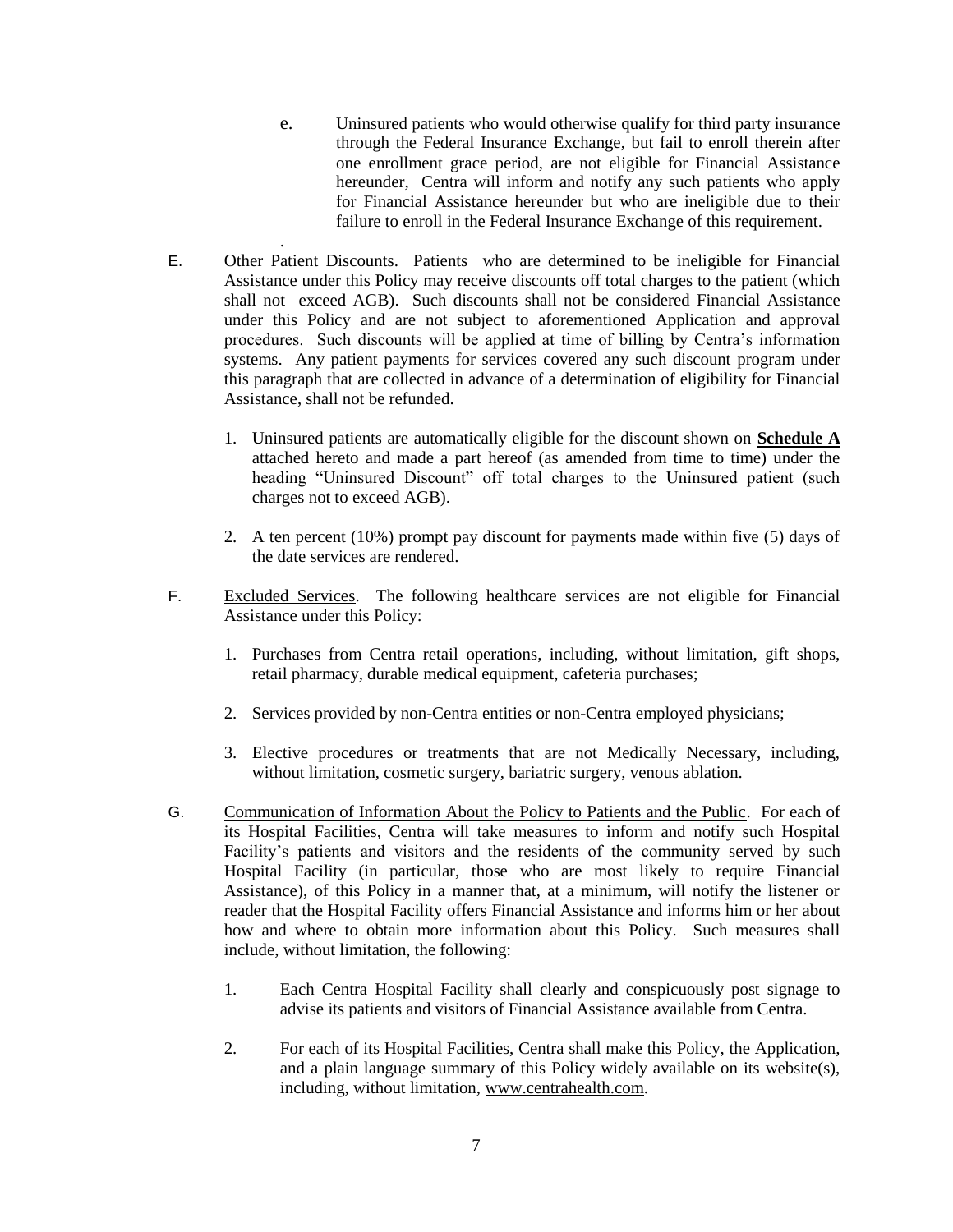- 3. For each of its Hospital Facilities, Centra shall make paper copies of this Policy, the Application, and a plain language summary of this Policy available upon request, without charge, in public locations in each Hospital Facility and by mail or e-mail.
- 4. Referral of patients for Financial Assistance may be made by any member of the Centra staff or medical staff, including physicians, nurses, financial counselors, social workers, case managers, chaplains, and religious sponsors. A request for Financial Assistance may be made by the patient or a family member, close friend, or associate of the patient, subject to applicable privacy laws.
- 5. Any and all written or printed information concerning this Policy, including the Application, shall be made available in each of the languages spoken by the lesser of 1,000 individuals or 5% of the community served by each Centra Hospital Facility or the population likely to be encountered or affected by each Centra Hospital Facility. Centra will take reasonable efforts to ensure that information about this Policy and its availability is clearly communicated to patients who are not proficient in reading and writing and/or who speak languages other than those for which information about this Policy are printed or published.
- H. Document Retention Procedures. Centra will maintain documentation in accordance with retention policies sufficient to identify each patient determined to be eligible for Financial Assistance, including, without limitation, the patient's Application, any information obtained or considered in determining such patient's eligibility for Financial Assistance (including, information about such patient's income and assets), the method used to verify the patient's income, the amount owed by the patient, the method and calculation of any Financial Assistance for which such patient was eligible and in fact received, and the person who approved the determination of such patient's eligibility for Financial Assistance.
- I. Relationship to Billing and Collections Policy. For any patient who fails to timely pay all or any portion of such patient's account, Centra shall follow the guidelines set forth in its separate Billing and Collections Policy; provided that, Centra will not commence or institute any extraordinary collection actions (including, without limitation, garnishments, liens, foreclosures, levies, attachments or seizures of assets, commencing civil or criminal actions, sales of debts to third parties, reporting adverse information to credit reporting agencies or credit bureaus) against any patient for failure to timely pay all or any portion of such patient's account, without first making reasonable efforts to determine whether such patient is eligible for Financial Assistance. Such reasonable efforts are set forth in the separate Billing and Collections Policy, including those relating to patient communications and required actions, time periods, and notices relating to the submission of a complete or incomplete Application. A copy of Centra's separate Billing and Collections Policy may be obtained free of charge from any one of the sources or locations listed in Section III.K. below.
- J. No Effect on Other Hospital Policies; Policy Subject to Applicable Law.This Policy shall not alter or modify other Centra policies regarding efforts to obtain payment from third party payors, transfers or emergency care. This Policy and the provision of any Financial Assistance hereunder shall be subject to all applicable federal, state, and local law.
- K. Sources of and Locations for Information. Copies of this Policy, the AGB calculation, the Application, the Billing and Collections Policy, and the Emergency Medical Care Policy,